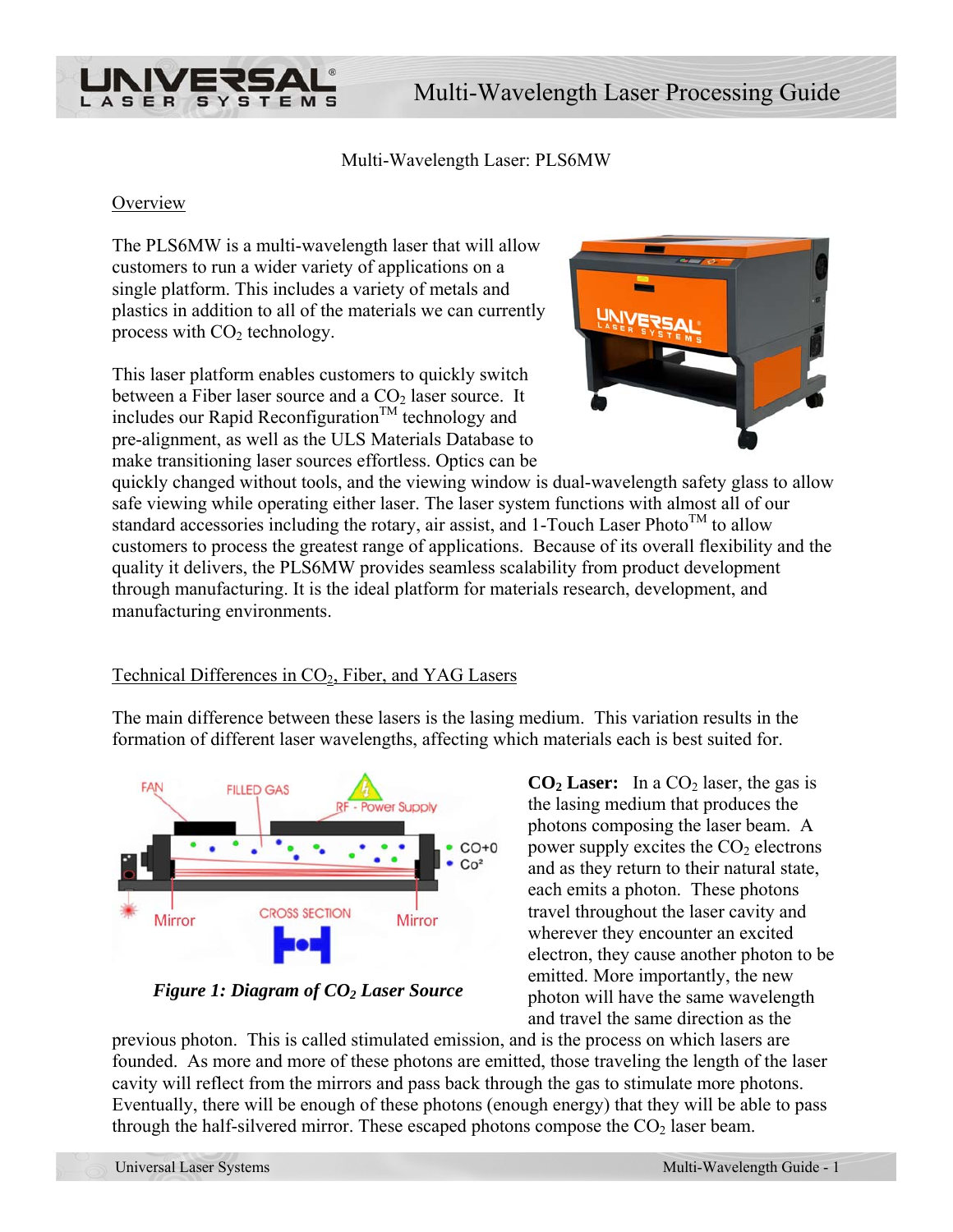

*Figure 2: Diagram of Fiber Laser Source* 

**Fiber Laser:** A Fiber laser works on the same principal: energy is used to excite electrons, they release photons, and the photons stimulate one another to eventually create a laser beam. The difference is that the lasing medium is a solid, specifically yttrium. A small glass fiber is doped with the rare metal and composes the core of the Fiber laser. The

fiber is too small to excite directly, so energy is pumped into the cladding, a layer encircling the core. This energy is contained by an outer sheath, forcing it to interact with the core. Because of this, energy can travel down the entire length of the cladding and excite the core to produce photons. The fiber itself (as well as its cladding and sheath) are several feet long and are coiled inside the laser cartridge. This means that the photons can make a single pass through the length of the fiber and produce enough energy to directly mark metal.

This setup provides additional benefits, especially when compared to the YAG laser, which produces the same wavelength.





*Figure 3: Fiber Laser Coil* Figure 4: Nd: YAG Crystals

**YAG Laser:** As you can see, the YAG medium is a crystal, which will undergo the same process of photon emission as the Fiber or  $CO<sub>2</sub>$  lasers. The crystal is excited by a diode pack or lamp, which require more electrical power than the single emitter diodes used by Fiber lasers. They may also require maintenance. Additionally, YAG lasers produce a great deal of heat so they are typically water-cooled.

Fiber lasers, on the other hand, use single emitter diodes to excite the lasing medium. These require less power and should last the lifetime of the laser to eliminate maintenance. Because of the high surface area of the medium, these lasers are easily cooled with air. The Fiber laser also experiences fewer power losses because the light source is completely sealed. Therefore, although they produce the same wavelength, fiber lasers are much more efficient and reliable than YAG lasers.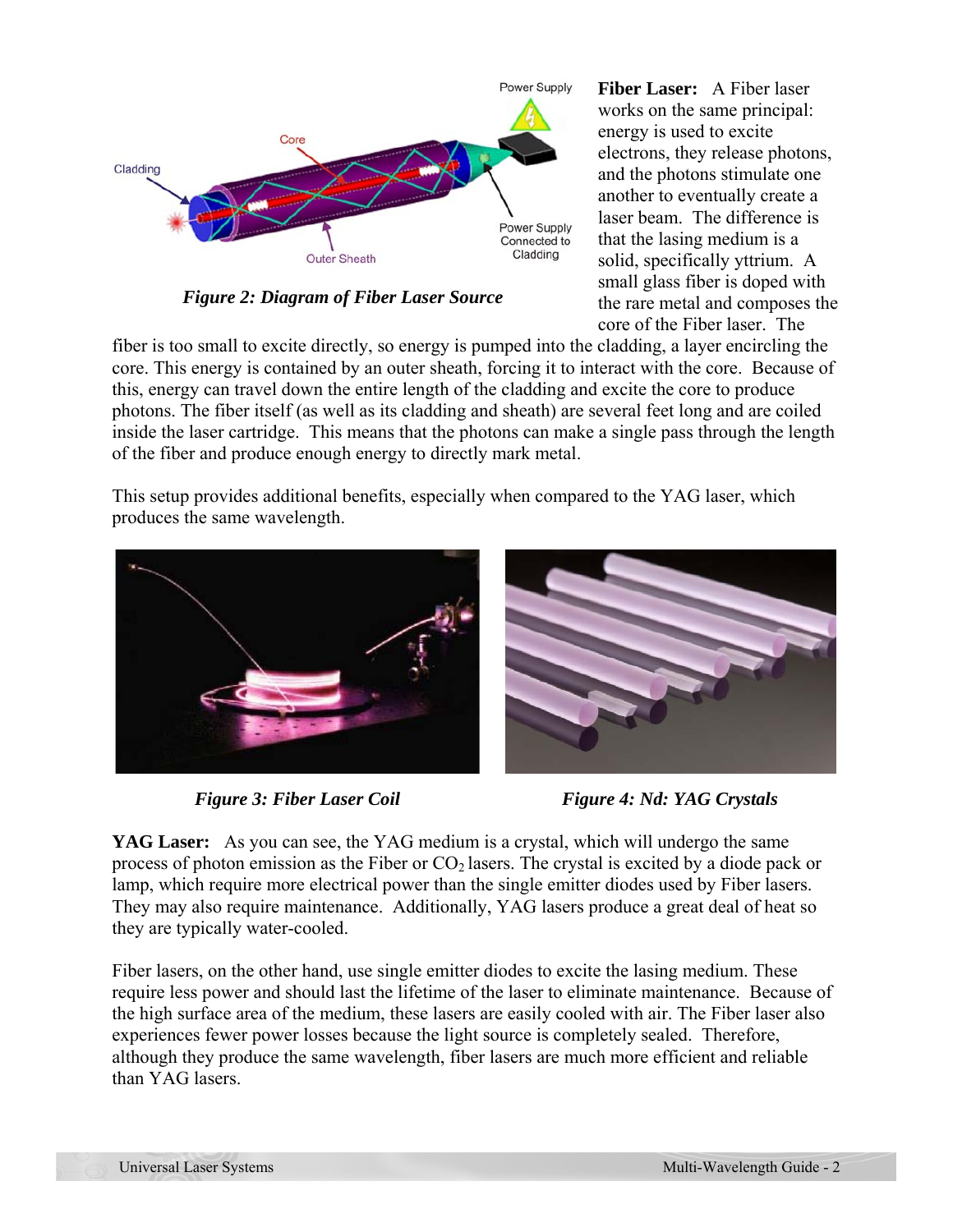## PLS6MW Platform

To accommodate the differences in the Fiber and  $CO<sub>2</sub>$  lasers, a few changes have been made to the standard PLS 6 platform. Its ease of use and base software were maintained to enable new and experienced customers alike to quickly become proficient in this technology.

The PLS6MW has three features to make changing the laser source easier: Rapid Reconfiguration<sup>TM</sup>, pre-alignment, and smart interface. Rapid Reconfiguration ensures that any ULS laser source (Fiber, 10.6  $\mu$ m CO<sub>2</sub>, or 9.3  $\mu$ m CO<sub>2</sub>) will fit in this machine and can be attached to the laser connecter cable. Pre-alignment makes it possible to change between laser sources without re-aligning the beam each time. Laser Interface+ $^{TM}$  now has a smart feature that recognizes the type of laser installed and automatically loads the corresponding materials database and manual mode settings.



*Figures 5 & 6: Demonstrating Rapid Reconfiguration* 

Physically, this machine is very similar to the standard PLS 6. Differences include dualwavelength compatible safety glass in the viewing window, an internal lighting system, and optics that correspond to each laser type. While the mirrors have been altered to accept either wavelength, both the collimator and focus lens must be changed to correspond with either the Fiber or  $CO<sub>2</sub>$  laser. These are labeled and Laser Interface+ will provide a prompt to make certain the optics correspond to the current laser source. The collimator is magnetically secured and includes alignment pins to allow it to be easily swapped. The lens plate is the same as one found in any other platform and is changed with the same three thumbscrews.



*Figures 7, 8, 9: Changes to PLS6MW, from left: Safety Glass, Lights, Magnetic Collimator*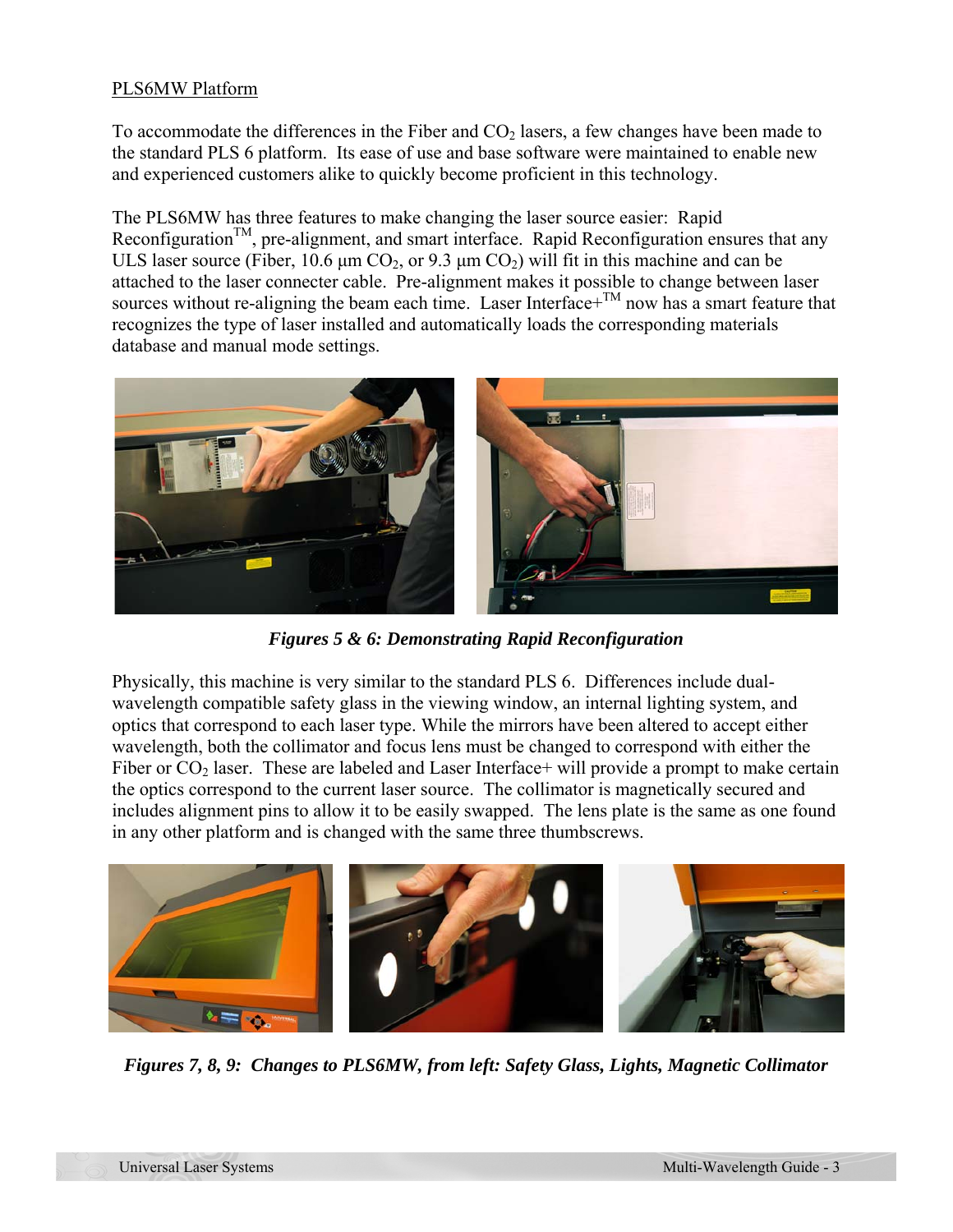In the rear, a few changes have been made to the mounting blocks and alignment fork to enable the machine to accept all laser types. Due to the size of the fiber laser source (Figure 10), it is not possible to use dual lasers. However, the installation process is exactly the same as changing

between two  $CO<sub>2</sub>$  lasers on any other platform. After turning off the machine, simply disconnect the cable and the laser source can be lifted from the unit. To install a new laser source, keep the cartridge tilted as you place it on the mounting blocks and slowly move it to the right. Once the edge of the cartridge is flush with the alignment fork, carefully allow the cartridge to drop into place. Reconnect the laser cable and close the rear hatch before powering on the machine. *Figure 10: Mounted Fiber Laser* 



As previously mentioned, new lenses have been created for use with the Fiber laser. These lenses are available in two focal lengths: 2 inches and 4 inches. The 2.0 lens has a spot size of about



*Figure 11: Changing Lenses* 

0.0005" and is ideal for extreme detail or micromarking on flat surfaces. The 4.0 lens has greater tolerance and a spot size of about 0.001" (the same as the HPDFO<sup>TM</sup>), making it more useful for a broad spectrum of applications, including marking tapered or curved surfaces and cutting.

All lenses available for a standard  $CO<sub>2</sub>$  machine will also work with the PLS6MW in  $CO<sub>2</sub>$  mode, including HPDFO, 1.5, 2.0, 2.5, and 4.0 lenses. These lenses continue to function as they always have, with the HPDFO for fine detail, the 2.0 as a standard marking and cutting tool, and the 4.0 for marking deeply curved surfaces.

The ULS Control Panel will be loaded for the type of laser detected by Laser Interface+ $^{TM}$ . No changes have been made to the interface in  $CO<sub>2</sub>$  mode, but the Fiber laser interface has a few additions. These include new Materials Database settings for Fiber laser materials as well as Image Density 7, a new Waveform feature, a Frequency setting, and a new Simmer feature.

The higher Image Density is 2000 dpi, and provides the user with greater processing flexibility for working with the smaller spot sizes of the Fiber lenses. The Waveform and Frequency settings allow the user to alter their laser repetition rate and peak power to create a variety of results on different materials. The effects of these will be covered in more detail later in this guide. As you will notice in Figure 12, Image Enhancements are turned off for Fiber laser mode. These have been replaced by the Simmer feature, which affects engraving edge quality on sensitive materials. This can be found under the Engraving Field tab of the print driver.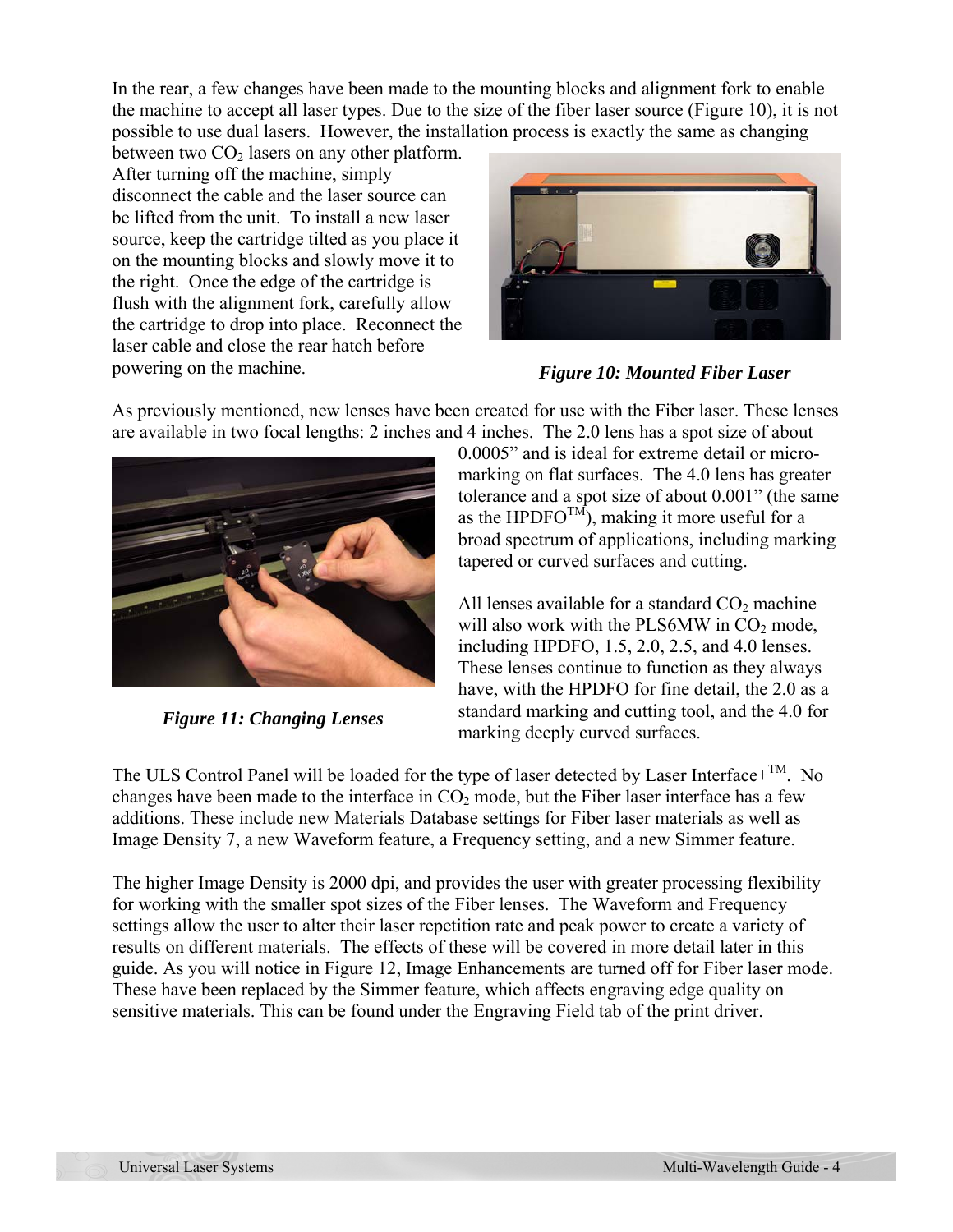

New ID 7: 2000 dpi

*Figure 12: Laser Interface+ in Fiber laser Mode* 



New Simmer Setting

*Figure 13: Simmer Feature Located in Engraving Field Tab*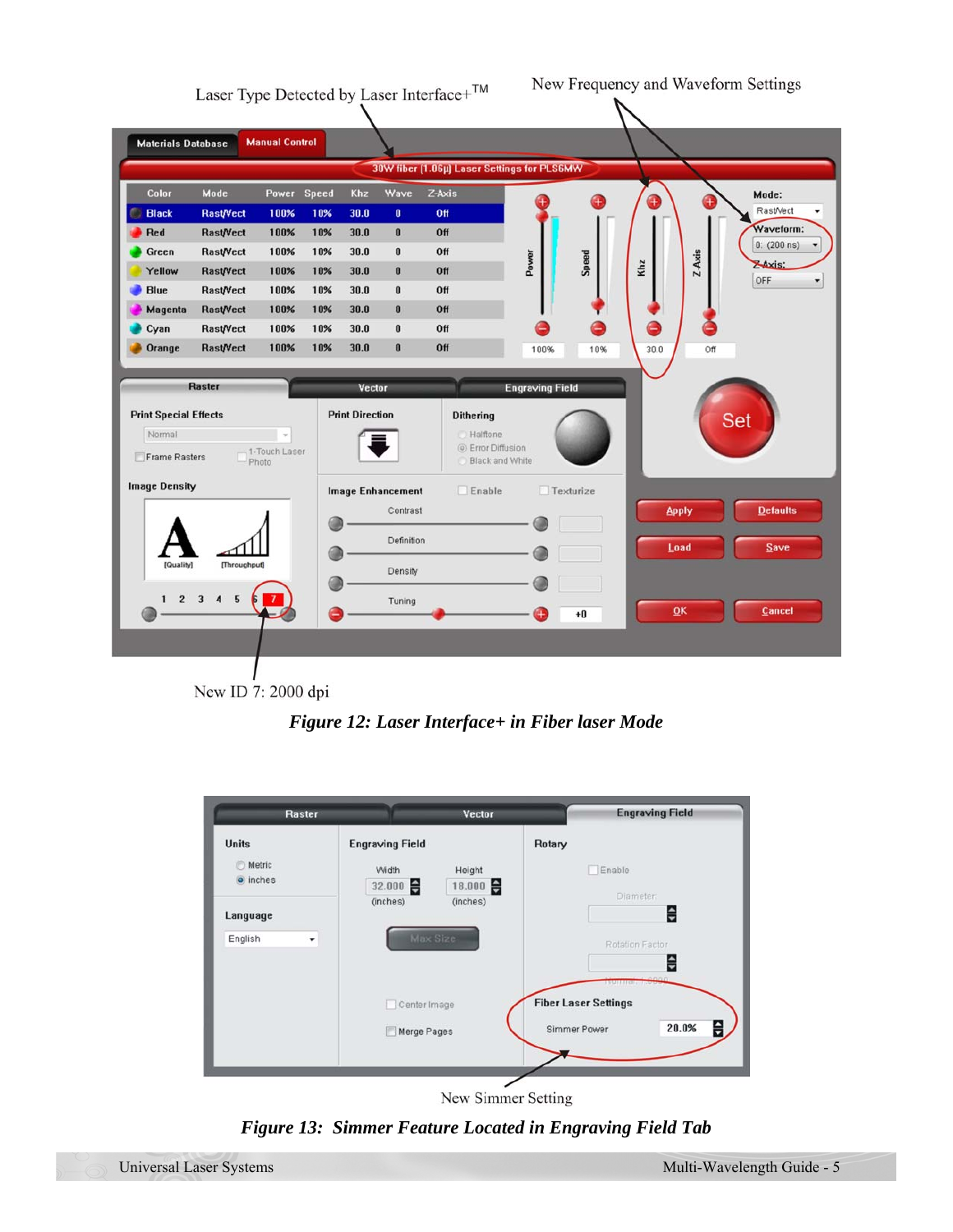# Applications

The different wavelength produced by each of the three laser types interacts with certain materials better than others. This is what gives the Multi-Wavelength laser system such versatility and exceptional processing ability.

**Fiber Laser**: This laser operates at a wavelength of 1.06 μm and is the best option for interacting with metals. These include stainless steel, titanium, brass, copper, anodized and non anodized aluminum, and carbide, among others. The laser can mark metals and cut metal foils. It can also mark some plastics including Delrin®, ABS, and Printed Circuit Boards, but is mostly intended for metal marking and cutting.





**CO2 Laser**: This laser is available in either 10.6 μm or 9.3 μm wavelengths. The 10.6 μm laser is more commonly used and can engrave, cut, and mark the largest variety of materials. These are mostly organic materials, and can include acrylic, brick, fabric, glass, leather, marble, rubber, and wood, among many others. The 9.3 μm laser interacts well with certain plastics including PET and photopolymers. It is generally only recommended as part of a customer's Applications testing.

A chart of materials is included in Appendix A. This outlines the capabilities of each laser wavelength. 9.3 μm and 10.6 μm lasers are included in the same chart since they have the same interaction abilities. The differences are only noticeable on certain materials. PET and photopolymers, for example, are known to produce clearer, finer results when engraved with a 9.3 μm laser. These are the exception, not the rule.

Most accessories will still work with the PLS6MW in both Fiber laser and  $CO<sub>2</sub>$  modes so customers can continue to enjoy the flexibility they offer. The Fiber laser will work with all accessories except Dual Head, SuperSpeed<sup>TM</sup>, and the HPDFO<sup>TM</sup>. The  $CO<sub>2</sub>$  lasers function with all accessories except SuperSpeed.

# Fiber Laser Applications

The Fiber laser and its additional settings open a new realm in application possibilities. While other wavelengths may have difficulty producing contrast on certain materials, the Fiber laser can often produce a variety of results and colors. These are due to varying Speed, Frequency, Waveform, Density, and changing the lens. Here are a few trends that each of these settings impacts:

- **Speed:** Higher speeds produce less intensity on the material's surface, generally leading to a lighter mark.
- **Waveform/Frequency:** These properties are linked. The Frequency must correspond to the Waveform to produce a mark. When a Waveform is selected, the Frequency field is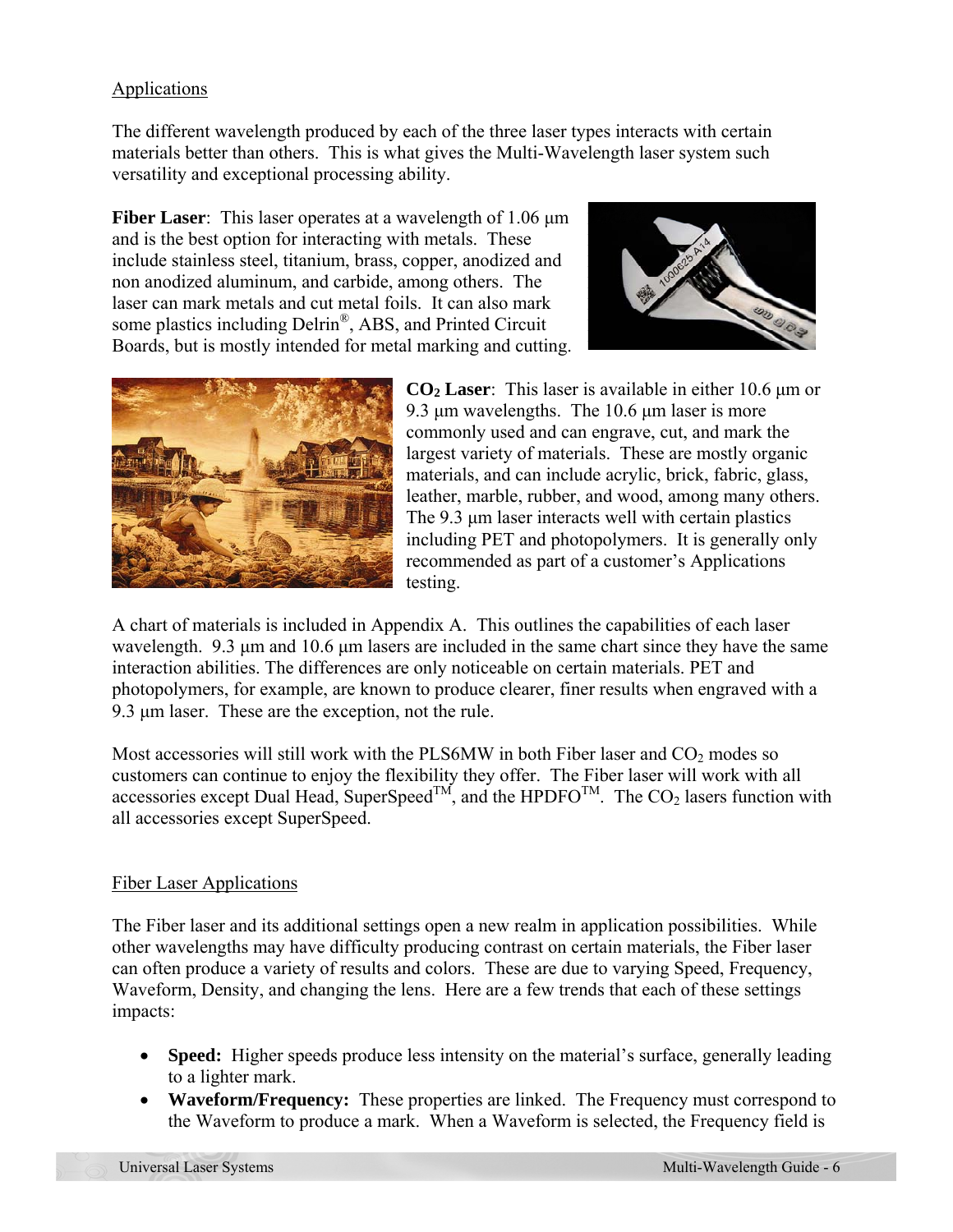automatically populated with the most common setting and can then be changed to slightly alter the appearance of the mark (see Figure 14 below). Higher Waveform and Frequency values generally correspond to lighter marks.

- **Density:** As with the other Image Density values, increasing this number raises the dpi and increases intensity for a darker mark. Higher densities are also necessary for engraving with the Fiber's 2.0 lens due to the very small spot size (otherwise there will be spaces between the lines of engraving).
- **Lens:** This impacts the spot size and will depend on the given job. The 4.0 is the standard lens with a small spot size for fine detail (equal to the HPDFO<sup>TM</sup>) and enough tolerance to work with tapered or curved surfaces. The 2.0 lens is ideal for very fine detail or micro-marking on flat surfaces. The spot size will also affect the intensity on the material's surface, leading to different marks.

| Waveform                    | <b>Frequency (kHz)</b> |
|-----------------------------|------------------------|
|                             | 30                     |
|                             | 76                     |
| $\mathcal{D}_{\mathcal{L}}$ | 145                    |
| 3                           | 230                    |
|                             | 250                    |
|                             | 250                    |

*Figure 14: Waveform Settings with Corresponding Frequency Values* 

**Metals:** With most metals, the Fiber laser can produce three main colors: white, mid-tone (gray or brown), and black. The Fiber laser is also ideal for cutting metal foils. It can work with any metal foil (including reflective foils) to produce a clean cut edge.

**Plastics:** As with metals, the fiber laser can process certain plastics with excellent contrast. These include materials like ABS and Delrin®. There are many plastics (like acrylic) that the fiber laser penetrates without marking or cutting, though these work well with  $CO<sub>2</sub>$  technology.

**Coated Metals and Plastics:** The Fiber's ability to produce such a variety of results is ideal for removing coatings from materials to produce contrast. This can include removing a protective coating from parts to reveal shiny metal beneath or removing metalized paint from plastic. Because the wavelengths interact with each layer differently, it is not difficult to find settings that affect only the coating.

#### Conclusion

The abilities of the Fiber laser coupled with the diversity offered by  $CO<sub>2</sub>$  technology create a huge opportunity for the laser industry. Customers no longer require separate stand-alone systems to produce the results and products they desire. Testing, prototyping, and manufacturing of hundreds of materials can now be done on a single system.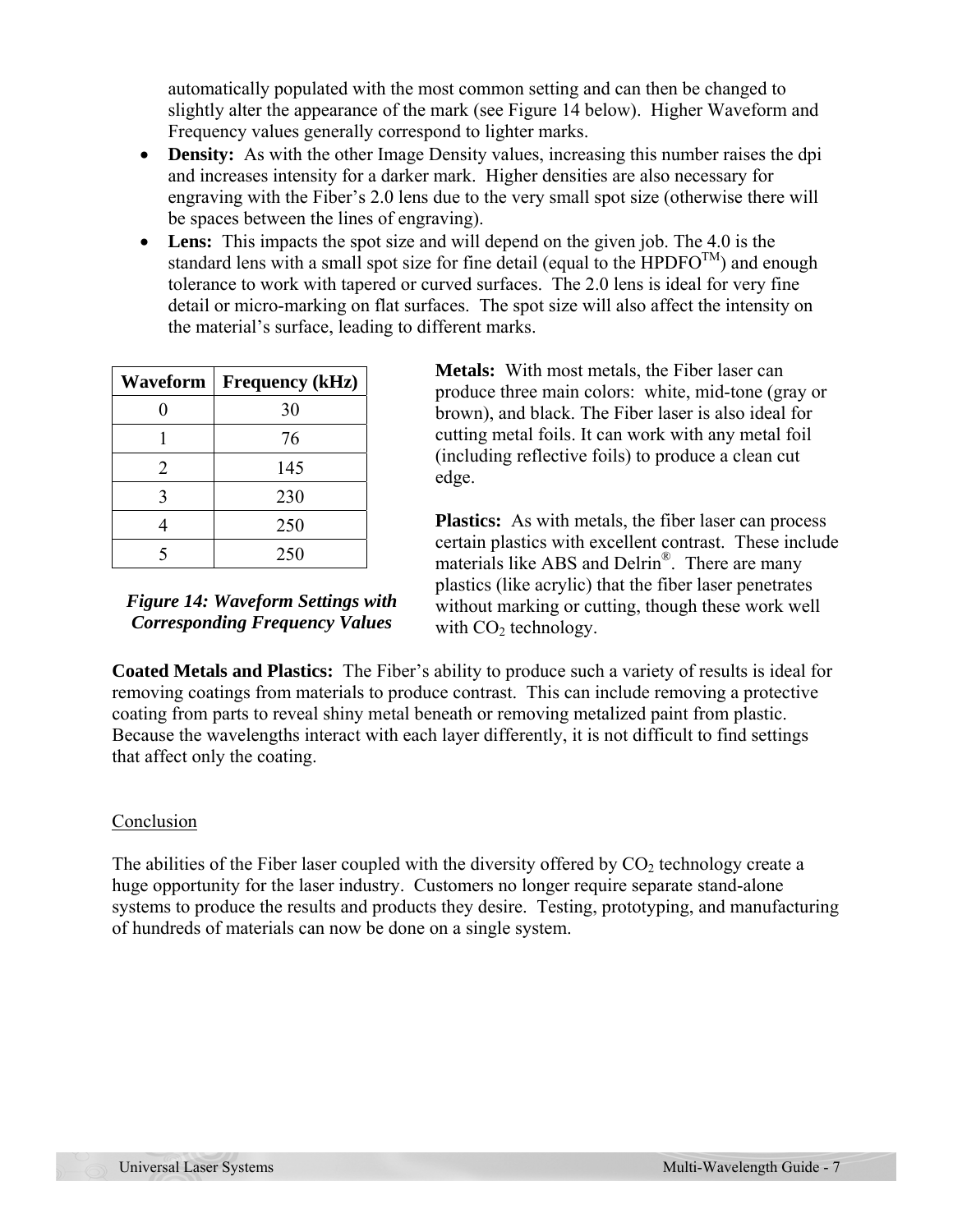

|  | $CO2$ Laser Materials (Includes 9.3 µm and 10.6 µm lasers): |  |  |
|--|-------------------------------------------------------------|--|--|
|  |                                                             |  |  |

| <b>Material</b>                       | <b>Engrave</b> | Cut       | <b>Material</b>                                                 | <b>Engrave</b>       | Cut        |
|---------------------------------------|----------------|-----------|-----------------------------------------------------------------|----------------------|------------|
| <b>ABS Plastic</b>                    |                | $\bullet$ | Silicon                                                         |                      |            |
| Acrylic                               | $\bullet$      | $\bullet$ | Silk                                                            | $\bullet$            | $\bullet$  |
| Avonite                               | $\bullet$      | $\bullet$ | Stone                                                           |                      |            |
| <b>Brick</b>                          |                |           | Styrene                                                         |                      | $\bullet$  |
| Cardboard                             | $\bullet$      | $\bullet$ | Tile                                                            | $\bullet$            |            |
| Ceramic                               |                |           | Travertine                                                      |                      |            |
| Chipboard                             | $\bullet$      | $\bullet$ | Twill                                                           | $\bullet$            | $\bullet$  |
| $Corian^{\circledR}$                  |                | $\bullet$ | Wood                                                            |                      |            |
| Cork                                  |                |           |                                                                 |                      |            |
| $\frac{1}{\text{Delrin}^{\circledR}}$ |                | $\bullet$ |                                                                 |                      |            |
| Fabric                                |                | $\bullet$ |                                                                 | <b>Metal Marking</b> |            |
| Fiberglass                            |                |           |                                                                 |                      |            |
| Foam                                  | $\bullet$      | $\bullet$ | <b>Material</b>                                                 | Direct <sup>2</sup>  | <b>MMC</b> |
| Fountainhead                          | $\bullet$      |           | Alumamark                                                       |                      |            |
| Glass                                 | $\bullet$      |           | Aluminum                                                        |                      | $\bullet$  |
| Granite                               | $\bullet$      |           | Anodized Alum.                                                  |                      |            |
| Kevlar                                | $\bullet$      | $\bullet$ | <b>Brass</b>                                                    |                      | $\bullet$  |
| <b>Laminated Plastics</b>             | $\bullet$      | $\bullet$ | Carbide                                                         | $\bullet$            | $\bullet$  |
| Leather                               | $\bullet$      | $\bullet$ | Cobalt                                                          |                      |            |
| Marble                                | $\bullet$      |           | Copper                                                          |                      | $\bullet$  |
| Masonite®                             | $\bullet$      |           | Iron                                                            | $\bullet$            | $\bullet$  |
| Mat Board                             | $\bullet$      | $\bullet$ | Nickel                                                          |                      |            |
| Melamine                              |                | $\bullet$ | <b>Painted Brass</b>                                            | $\bullet$            |            |
| Mother of Pearl                       |                | $\bullet$ | Pewter                                                          |                      | $\bullet$  |
| <b>MDF</b>                            |                | $\bullet$ | <b>Stainless Steel</b>                                          |                      |            |
| $Mylar^{\circledR}$                   |                | $\bullet$ | Steel                                                           | $\bullet$            | $\bullet$  |
| Nylon                                 |                |           | Titanium                                                        |                      |            |
| Paper                                 | $\bullet$      | $\bullet$ | Tungsten                                                        |                      |            |
| Particle Board                        | $\bullet$      | $\bullet$ |                                                                 |                      |            |
| PCB                                   |                |           |                                                                 |                      |            |
| PET <sup>1</sup>                      |                |           | <sup>1</sup> The 9.3 $\mu$ m CO <sub>2</sub> laser will produce |                      |            |
| Photosensitive <sup>1</sup>           |                |           | better results on this material.                                |                      |            |
| Plexiglass                            | $\bullet$      | $\bullet$ |                                                                 |                      |            |
| Polycarbonate                         |                | $\bullet$ | <sup>2</sup> Requires High Power Density                        |                      |            |
| Polyethelene Foam                     | $\bullet$      | $\bullet$ | Focusing Optic (HPDFO $^{TM}$ ).                                |                      |            |
| Polypropylene                         | $\bullet$      | $\bullet$ |                                                                 |                      |            |
| Polyester                             | $\bullet$      | $\bullet$ | <sup>3</sup> MMC (Metal Marking                                 |                      |            |
| Pressboard                            | $\bullet$      | $\bullet$ | Compounds) can only be used on                                  |                      |            |
| Resin                                 |                | $\bullet$ | raw metal, free of clear coating or                             |                      |            |
| Rubber                                |                | $\bullet$ | polish.                                                         |                      |            |

| <b>Material</b> | <b>Engrave</b> | Cut |
|-----------------|----------------|-----|
| Silicon         |                |     |
| Silk            |                |     |
| Stone           |                |     |
| Styrene         |                |     |
| Tile            |                |     |
| Travertine      |                |     |
| Twill           |                |     |
| Wood            |                |     |

## **Metal Marking**

| 1001,1000                                    |  |                        |                     |         |
|----------------------------------------------|--|------------------------|---------------------|---------|
| Foam                                         |  | <b>Material</b>        | Direct <sup>2</sup> | $MMC^3$ |
| Fountainhead                                 |  | Alumamark              |                     |         |
| Glass                                        |  | Aluminum               |                     |         |
| Granite                                      |  | Anodized Alum.         |                     |         |
| Kevlar                                       |  | <b>Brass</b>           |                     |         |
| <b>Laminated Plastics</b>                    |  | Carbide                |                     |         |
| Leather                                      |  | Cobalt                 |                     |         |
| Marble                                       |  | Copper                 |                     |         |
| Masonite®                                    |  | Iron                   |                     |         |
| Mat Board                                    |  | Nickel                 |                     |         |
| Melamine                                     |  | <b>Painted Brass</b>   |                     |         |
| Mother of Pearl                              |  | Pewter                 |                     |         |
| MDF                                          |  | <b>Stainless Steel</b> |                     |         |
| $\overline{\text{Mylar}^{\text{\textcirc}}}$ |  | Steel                  |                     |         |
| Nylon                                        |  | Titanium               |                     |         |
| Paper                                        |  | Tungsten               |                     |         |
|                                              |  |                        |                     |         |